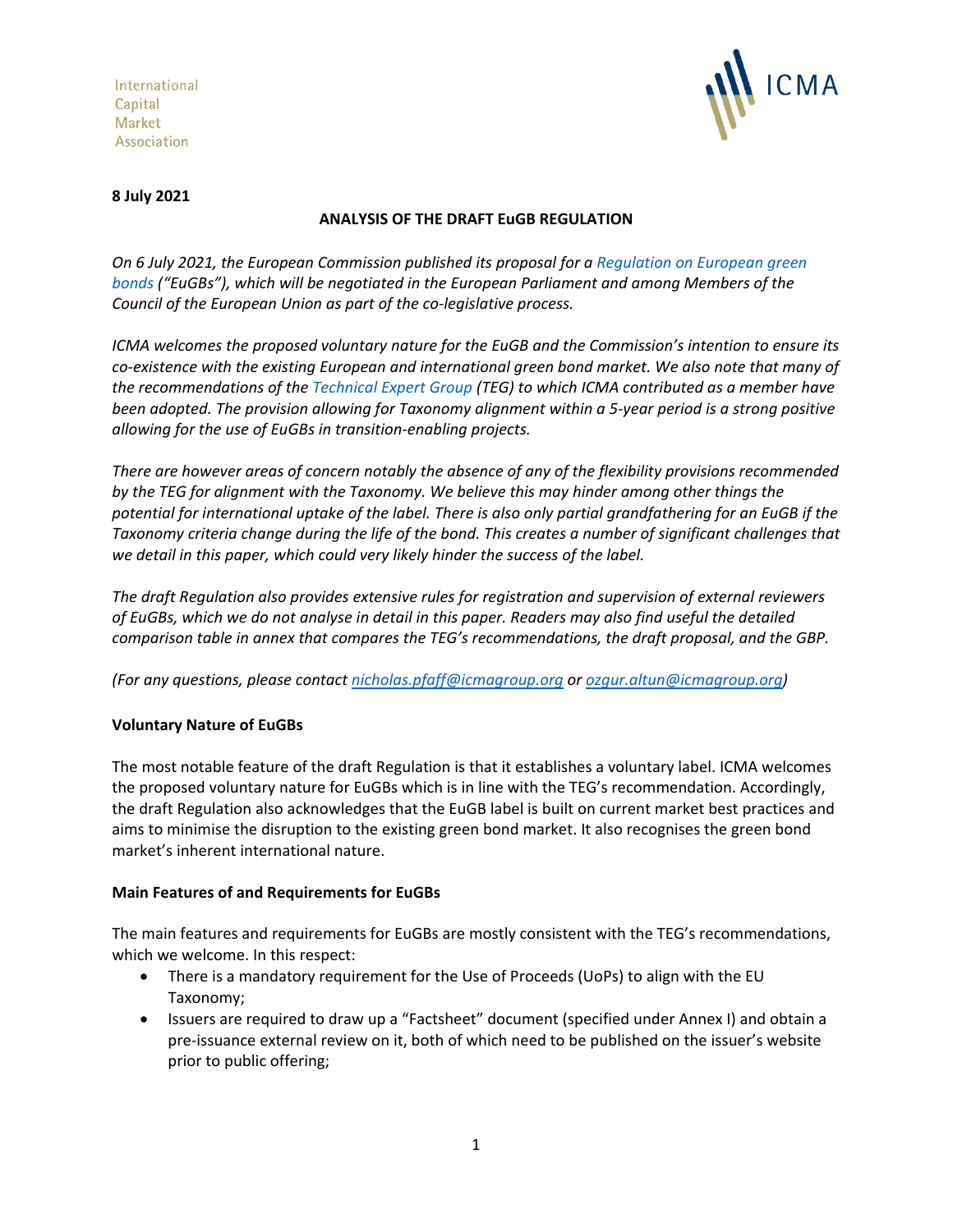- Issuers are required to report annually on the allocation of proceeds until the proceeds have been fully allocated and issue an impact report at least once after the final allocation and during the lifetime of the bond; and
- Issuers are required to obtain a post-issuance external review on the final allocation report (except for FIs issuing portfolio-based EuGBs, who need to obtain an external review on each allocation report).

#### **Divergences from the TEG's Recommendations**

Nevertheless, there exist some important divergences from the TEG's recommendations under the draft Regulation.

Most notably, the draft Regulation does not accommodate the [TEG's recommendation](https://ec.europa.eu/info/sites/default/files/business_economy_euro/banking_and_finance/documents/200309-sustainable-finance-teg-green-bond-standard-usability-guide_en.pdf) to apply flexibility in relation to the requirement for EU Taxonomy-alignment where (i) the Technical Screening Criteria (TSC) may not be directly applicable because of the innovative nature, the complexity, the location, and/or other legitimate factors related to the projects or (ii) TSC have not yet been developed. This is likely to impede the potential uptake of the EuGB label and especially outside of the EU.

Secondly, the EuGB designation is not preserved for the entire maturity of an EuGB if the relevant Taxonomy criteria change during the life of the bond. This may lead to various concerns and practical challenges which are hard to fully anticipate and may eventually impede the success of the label. Also, the TEG's recommendations for a potential methodology to convert activities into projects has not been included in the draft Regulation. We provide more details on these two issues below (see the section on *Taxonomy-alignment of the Use of Proceeds*).

Other divergences include:

- Well-established terminology on "Green Bond Frameworks" has been changed to "EuGB Factsheet". Perhaps more significantly, the format for the EuGB Factsheet is prescribed in the Regulation in a way that appears to be structurally different to GBFs used by issuers currently.
- The draft Regulation describes CapEx and eligible OpEx more prescriptively<sup>[1](#page-1-0)</sup>.
- Also, UoPs as financial assets include debt and equity (the inclusion of equity is not a TEG recommendation), which can finance:
	- a. Fixed assets, CapEx and eligible OpEx; or
	- b. Other financial assets that finance the fixed assets, CapEx and eligible OpEx in line with the draft Regulation (i.e., the items listed in a.)<sup>[2](#page-1-1)</sup>.

<span id="page-1-0"></span> $1$  For the purposes of the EuGB Regulation:

<sup>•</sup> CapEx: either additions to fixed tangible and fixed intangible assets during the financial year considered before depreciation, amortisation and any re-measurements, including the additions resulting from revaluations and impairments for the financial year concerned, and excluding fair value or any additions to fixed tangible and fixed intangible assets resulting from business combinations.

<sup>•</sup> OpEx: direct non capitalised costs which relate to research and development, education and training, building renovation measures, short-term lease, maintenance and repair, and any other direct expenditures relating to the day-to-day servicing of fixed tangible or fixed intangible assets of property, plant and equipment that are necessary to ensure the continued and effective functioning of such assets.

<span id="page-1-1"></span> $2$  We understand that the primary intention under the point (b.) is to include the intermediated lending model which is common for development banks. Regarding equity finance, it remains unclear how such financing can be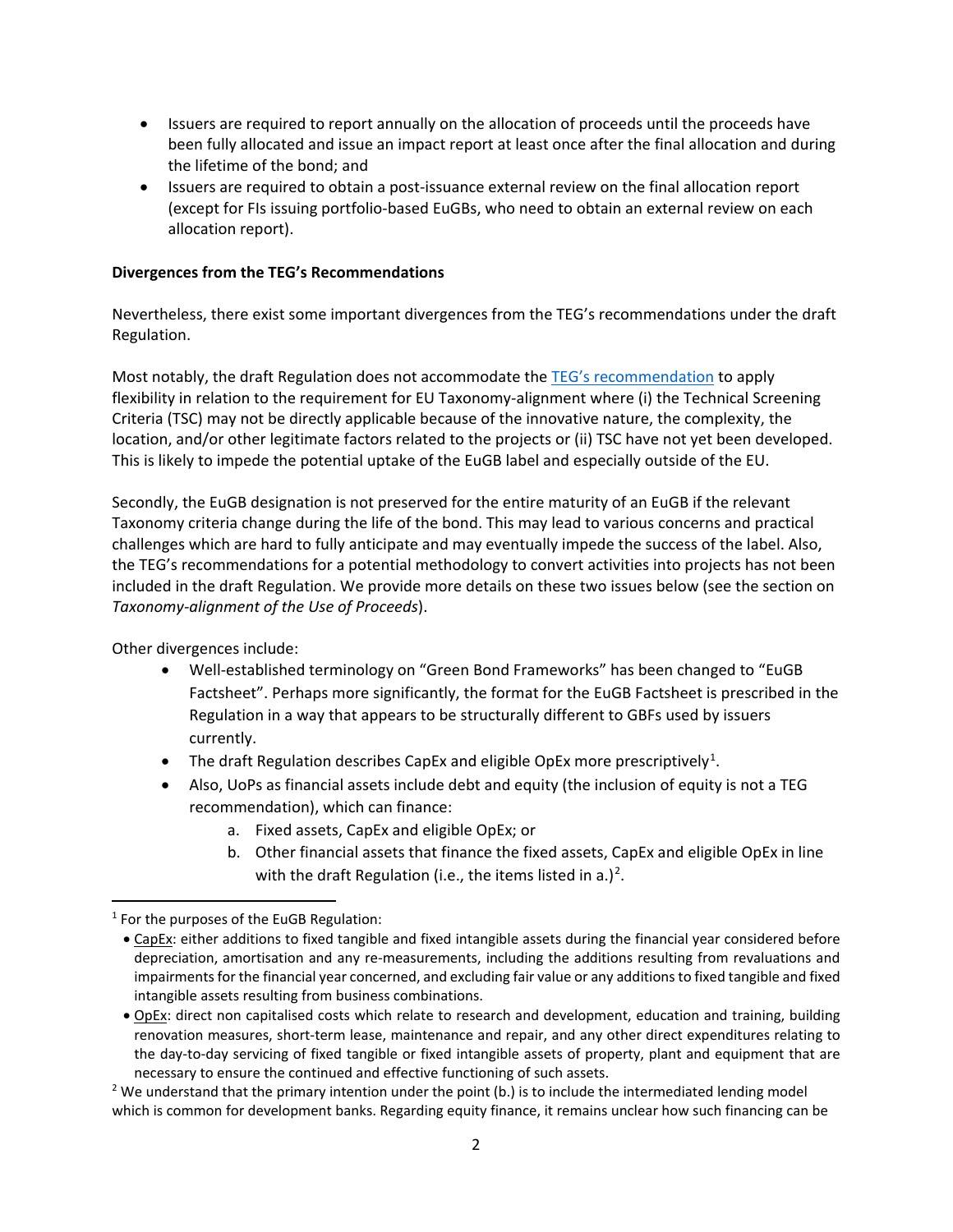## **Taxonomy-alignment of the Use-of-Proceeds (UoPs)**

The draft Regulation contains detailed provisions on how/when to determine the Taxonomy-alignment of the UoPs. As the general rule, the UoPs should relate to activities that (i) already meet the Taxonomy requirements **or** (ii) that will meet the Taxonomy-criteria within a 5-year timeline in the context of a Taxonomy-alignment plan (which can be extended up to 10 years if justified and documented). This reflects the Commission's intention to render the EuGBs a useful and dynamic tool for financing the transition.

## **a. Timing of Taxonomy-alignment and timelines for Taxonomy-alignment plans**

The determination of Taxonomy-alignment for fixed assets, CapEx and eligible OpEx, equity, and the listed sovereign expenditures will be made based on the Delegated Act (DA) applicable at the time of the EuGB issuance. The timeline for Taxonomy-alignment plan, (which we understand covers CapEx, eligible OpEx, and sovereign expenditures) starts accordingly as of the issuance date.

For debt (e.g., loans), the DA applicable is the one at the time of the creation of the debt. Where UoPs are allocated as financial assets (i.e., debt or equity) to CapEx and eligible OpEx under a Taxonomyalignment plan, the timeline for Taxonomy-alignment starts from such date of the creation of respective financial asset.

We also note that while the draft Regulation states that an EuGB can be refinanced by a new EuGB, there is no specific provision on how/when to determine the Taxonomy-alignment of the refinancing EuGB.

## **b. Grandfathering of EuGB designation vs. the changes in the EU Taxonomy**

Indeed, one of the most problematic issues is that EuGB designation will not be fully grandfathered for the full maturity of the bond. In case the relevant Taxonomy criteria change, issuers of EuGBs must apply the amended DA within five years after its entry into application. This means that only a partial and temporary grandfathering is allowed, and the TEG's recommendation for full grandfathering has not been adopted.

In this context, "grandfathering" can be understood as a provision in which an old rule continues to apply to some existing situations while a new rule will apply to all future cases. Those exempt from the new rule are said to have grandfather rights or acquired rights, or to have been grandfathered in.

We believe the lack of full grandfathering may create serious problems such as unpredictability of the EuGB designation both for issuers and investors, potential sudden devaluation in outstanding EuGBs in

practically ringfenced to the fixed assets, CapEx and eligible OpEx once provided. Under [the Climate Bond Standard](https://www.climatebonds.net/files/files/climate-bonds-standard-v3-20191210.pdf)  [v.3,](https://www.climatebonds.net/files/files/climate-bonds-standard-v3-20191210.pdf) the eligible equity financing is the following: "*Acquisition costs/purchase price for an entity (company, division or similar) which holds physical assets or projects or share thereof which approximately corresponds to the Market Value of the physical asset or projects holdings*".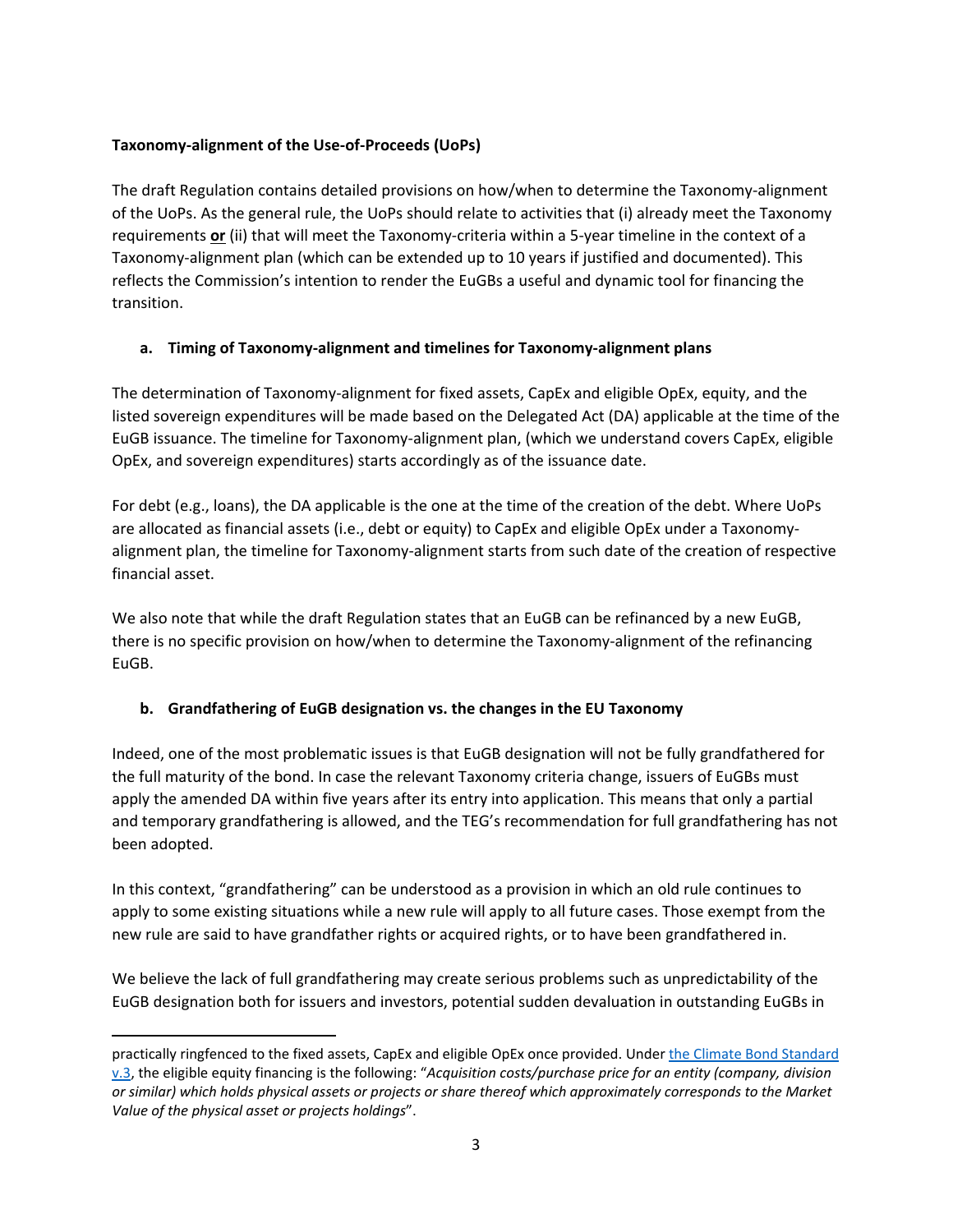case of changes to the Taxonomy. More generally, it may impede the uptake of and cause mistrust against the label as well as reluctance to invest in transitioning activities via EuGBs, etc. Our initial thinking on practical challenges includes:

- Does "*applying the amended DA within 5 years as of its entry into force*" mean that (a) an EuGB issuer must reallocate the funds to new eligible UoPs that will align with the amended DA, or (b) does it constitute an obligation to adapt its (already funded) assets or projects to the new version of the DA?
- In case of (a), what happens if the EuGB issuer does not have any new UoPs that are eligible under the amended DA? Will it lose the EuGB label automatically for its bond? How will this impact the pricing of the bond? Also, would such reallocation be imposed on the outstanding amount, or the full amount initially raised?
- In case of (b), how to ensure that this provision works consistently with the timelines under the Taxonomy-alignment plans? For example, it would be unrealistic to expect that a EuGB issuer with a 5-year Taxonomy-alignment plan changes its investment programme in the middle of its project due to the amendment of the DA. Or what happens if an EuGB issuer has a 10-year Taxonomy-alignment plan, but the TSC change in the  $2<sup>nd</sup>$  year? Does this mean that the EuGB issuer must now change its Taxonomy-alignment plan and has only until the year 7 to complete the project?
- Does the obligation to "apply the amended DA within 5 years" go beyond an EuGB's original maturity? For example, if the EuGB is a 5-year bond and the DA changes in the 3rd year after the issuance, will the EuGB issuer have only 2 years to apply the amended DA?
- How to treat dynamic portfolio based EuGB which may contain for example various loans which themselves may align with the different versions of the Taxonomy? How to make sure that FIs will remain keen to provide loans to transition sectors if they think the Taxonomy criteria may change and they need to exclude the previously Taxonomy-aligned loans from their portfolio within 5 years following the change and find new eligible UoPs?

## **c. Conversion of activities into projects**

There is no provision on how to convert the EU Taxonomy's activity-based approach to a project-based approach. The TEG'[s Usability Guidance](https://ec.europa.eu/info/sites/default/files/business_economy_euro/banking_and_finance/documents/200309-sustainable-finance-teg-green-bond-standard-usability-guide_en.pdf) could be a starting point (p.16-18) as it had also promoted the idea of a "process-based" Do No Significant Harm (DNSH) and Minimum Safeguards, especially where Technical Screening Criteria are qualitative. In such cases, the DNSH requirements could be satisfied based on the presence of entity-level due diligence processes as well as of project-level permits and authorisations. However, these are currently not reflected in the draft Regulation.

### **d. Flexibility for sovereign issuers**

There are two main flexibilities for sovereigns: (i) Taxonomy-alignment of the terms and conditions of the funding programmes is sufficient (i.e., there is no need for an external reviewer to confirm the Taxonomy alignment of each economic activity funded by such programmes) and (ii) state auditor/any other public entity can issue external reviews without being subject to the registration and supervision requirements of the draft Regulation.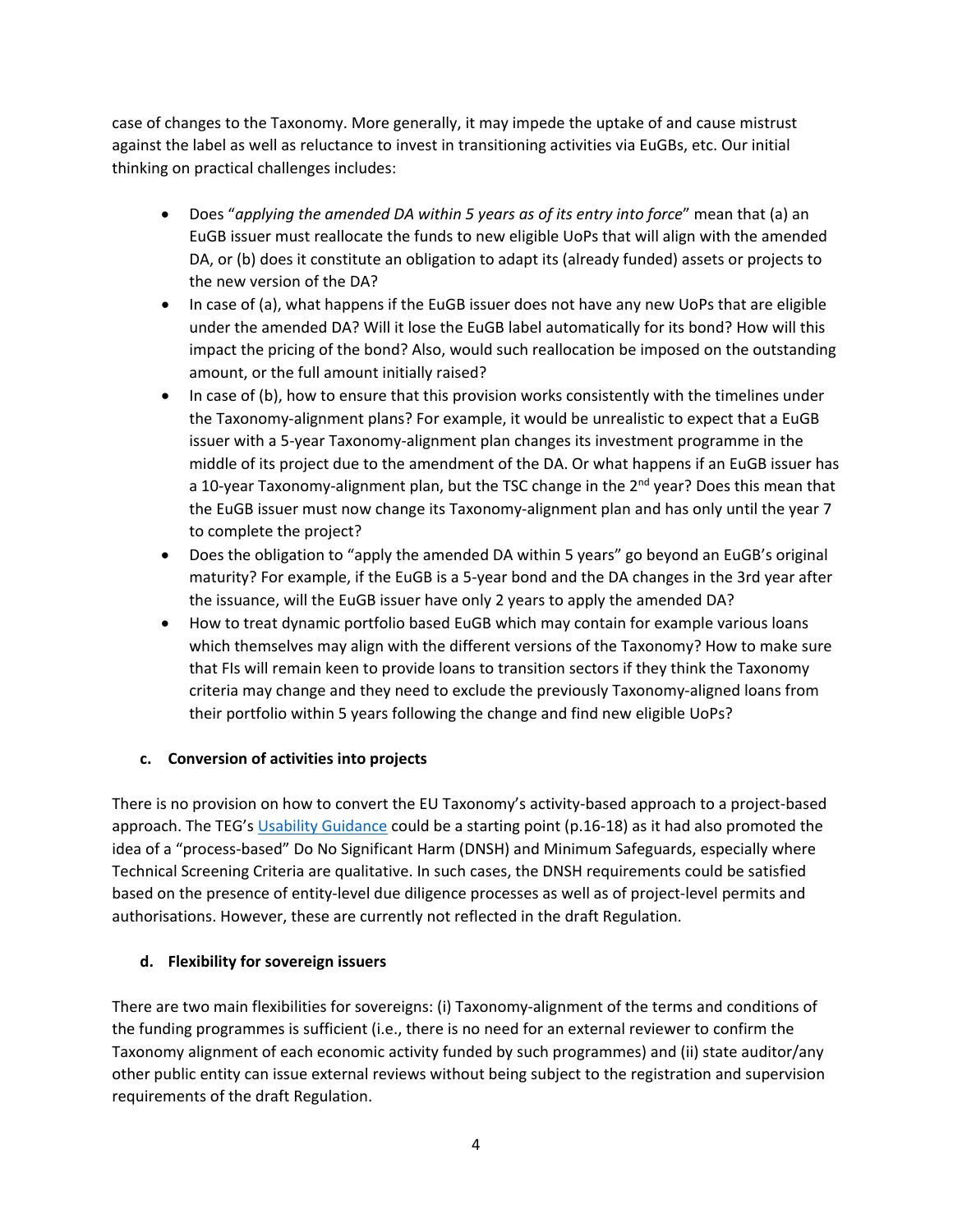#### **Regulation and supervision of external reviewers**

The draft Regulation sets forth overarching and detailed provisions on external reviewers of EuGBs. In this respect, external reviewers will register with ESMA before taking up any activity. There are also various organisational requirements, processes, documents concerning governance, including a requirement to mitigate potential conflicts of interests. There are also detailed rules on (i) pre-issuance and post-issuance external reviews; (ii) provision of services by third-country external reviewers; and (iii) supervision by competent authorities and ESMA, etc. A more detailed analysis is needed to understand the consistency of this regulatory regime of external reviewers with the existing market-based guidance for external reviewers, but a move towards regulatory oversight of external reviewers is likely to be welcomed by some market participants.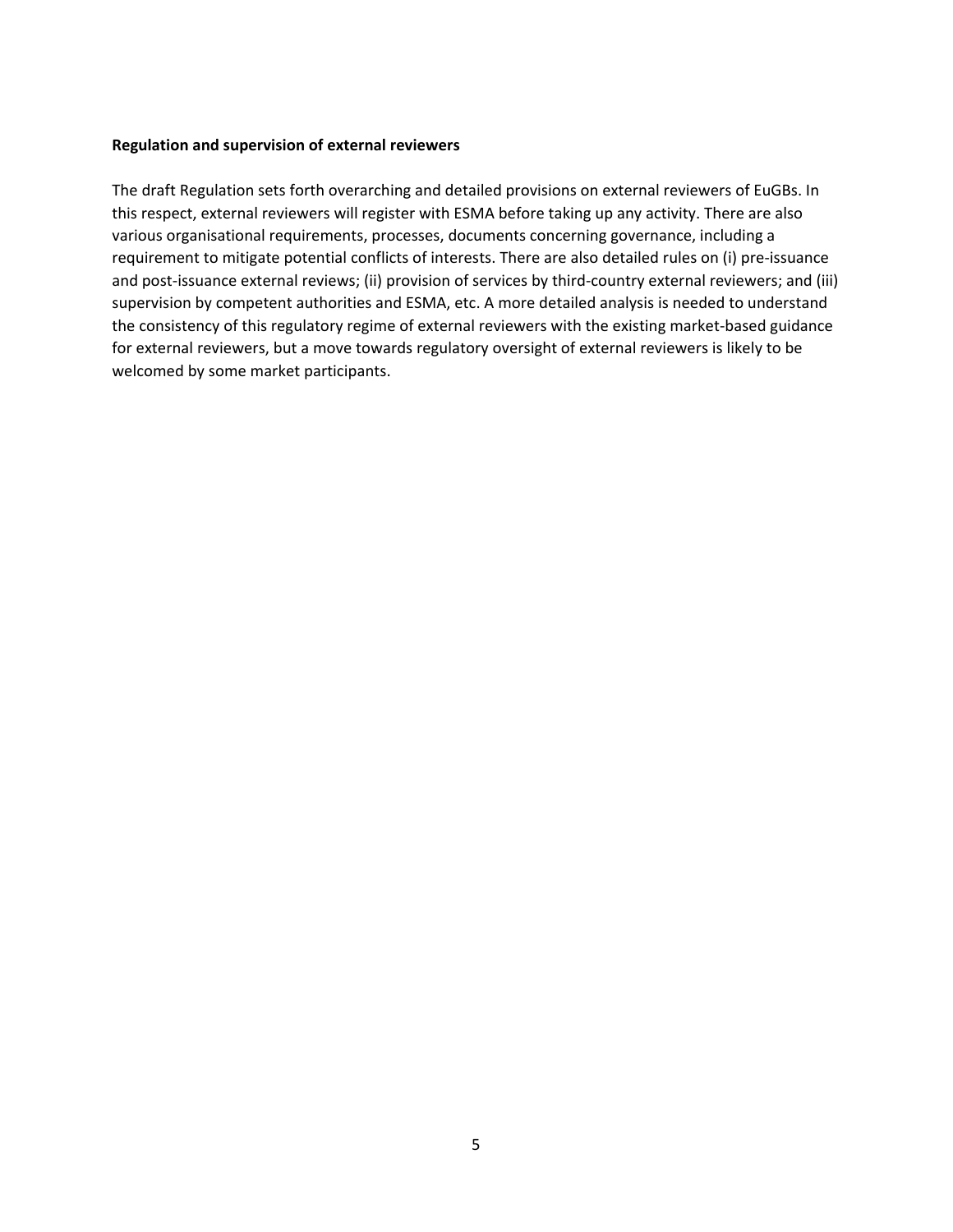# **Annex - Detailed comparison of the draft Regulation with the TEG recommendation and the GBP**

| <b>Matter</b>                                     | <b>TEG's recommendation</b>                                                                                                                                                                          | <b>Draft Regulation</b>                                                                                                                                                                                                                                                                                                                                                                                                                                                                                                                                                                                                                                                                                                                                                                                                                                                                                                                                                                           | <b>GBP</b>                                                                                                                                                                                                                                                                                                                                                                                                                                                                                                                                                                                                                                                       |
|---------------------------------------------------|------------------------------------------------------------------------------------------------------------------------------------------------------------------------------------------------------|---------------------------------------------------------------------------------------------------------------------------------------------------------------------------------------------------------------------------------------------------------------------------------------------------------------------------------------------------------------------------------------------------------------------------------------------------------------------------------------------------------------------------------------------------------------------------------------------------------------------------------------------------------------------------------------------------------------------------------------------------------------------------------------------------------------------------------------------------------------------------------------------------------------------------------------------------------------------------------------------------|------------------------------------------------------------------------------------------------------------------------------------------------------------------------------------------------------------------------------------------------------------------------------------------------------------------------------------------------------------------------------------------------------------------------------------------------------------------------------------------------------------------------------------------------------------------------------------------------------------------------------------------------------------------|
| <b>Framework</b><br>document                      | Mandatory publication of a<br>Green Bond Framework (GBF),<br>before or at the issuance.                                                                                                              | Terminology changed to a "factsheet" which should be published<br>before the issuance. The structure of the proposed Factsheet<br>under <b>Annex I</b> is structurally different than the GBFs currently<br>used by issuers in the market.                                                                                                                                                                                                                                                                                                                                                                                                                                                                                                                                                                                                                                                                                                                                                        | GBF is a "key recommendation" for<br>heightened transparency under the GBP<br>version 2021.                                                                                                                                                                                                                                                                                                                                                                                                                                                                                                                                                                      |
| Use of proceeds -<br><b>Taxonomy</b><br>Alignment | Mandatory Taxonomy-<br>alignment with exceptions<br>recommended for: (i) specific<br>cases where the TSC may not<br>be directly applicable and (ii)<br>where the TSC have not yet<br>been developed. | Mandatory alignment is maintained; but the TEG's<br>recommendation on the exceptions is not included. It seems that<br>activities for which TSC have not yet been developed cannot be<br>included in a EuGB. Also, there will be no flexibility for location-<br>based exceptions or innovative nature of projects.<br>There are also specific provisions on the Taxonomy-alignment of<br>the use of proceeds, which include the following:<br>Possibility to meet the Taxonomy criteria with a<br>Taxonomy-alignment plan (which shall describe the<br>planned actions and expenditures) within 5 years from<br>the issuance (or 10, if justified with specific features);<br>Taxonomy-alignment determination for fixed assets,<br>CapEx, eligible OpEx, the listed sovereign<br>expenditures/assets, and equity (Art.5) will be based on<br>the Taxonomy criteria at the time of the EuGB issuance,<br>while, for debt (e.g., loans) will be based on the time of<br>the creation to the debt. | Recommendation on voluntary disclosure<br>of official and/or market-based<br>Taxonomy-alignment has been introduced<br>in the 2021 version of the GBP under the<br>Pillar 2 on the Process for Project<br>Evaluation and Selection.<br>Under the GBP, issuers should also<br>communicate the complementary<br>information on processes by which they<br>identify and manage perceived social and<br>environmental risks associated with the<br>relevant projects. Issuers are further<br>encouraged to have a process in place to<br>identify mitigants to known material risks<br>of negative social and/or environmental<br>impacts from the relevant project. |
| Use of proceeds -<br><b>Eligible UoPs</b>         | Eligible use of proceeds:<br>(i) physical assets and financial<br>assets;<br>(ii) CapEx and selected OpEx<br>(with a 3-year lookback<br>period);                                                     | Eligible use of proceeds are:<br>(i) Fixed assets;<br>(ii) CapEx;<br>(iii) OpEx - with a 3-year lookback limitation;<br>(iv) Financial assets (i.e., debt and equity) which can only finance<br>(i); (ii); and (iii) above, but not other financial assets except                                                                                                                                                                                                                                                                                                                                                                                                                                                                                                                                                                                                                                                                                                                                 | Green Projects include assets,<br>investments and other related and<br>supporting expenditures such as R&D that<br>may relate to more than one category<br>and/or environmental objective.                                                                                                                                                                                                                                                                                                                                                                                                                                                                       |